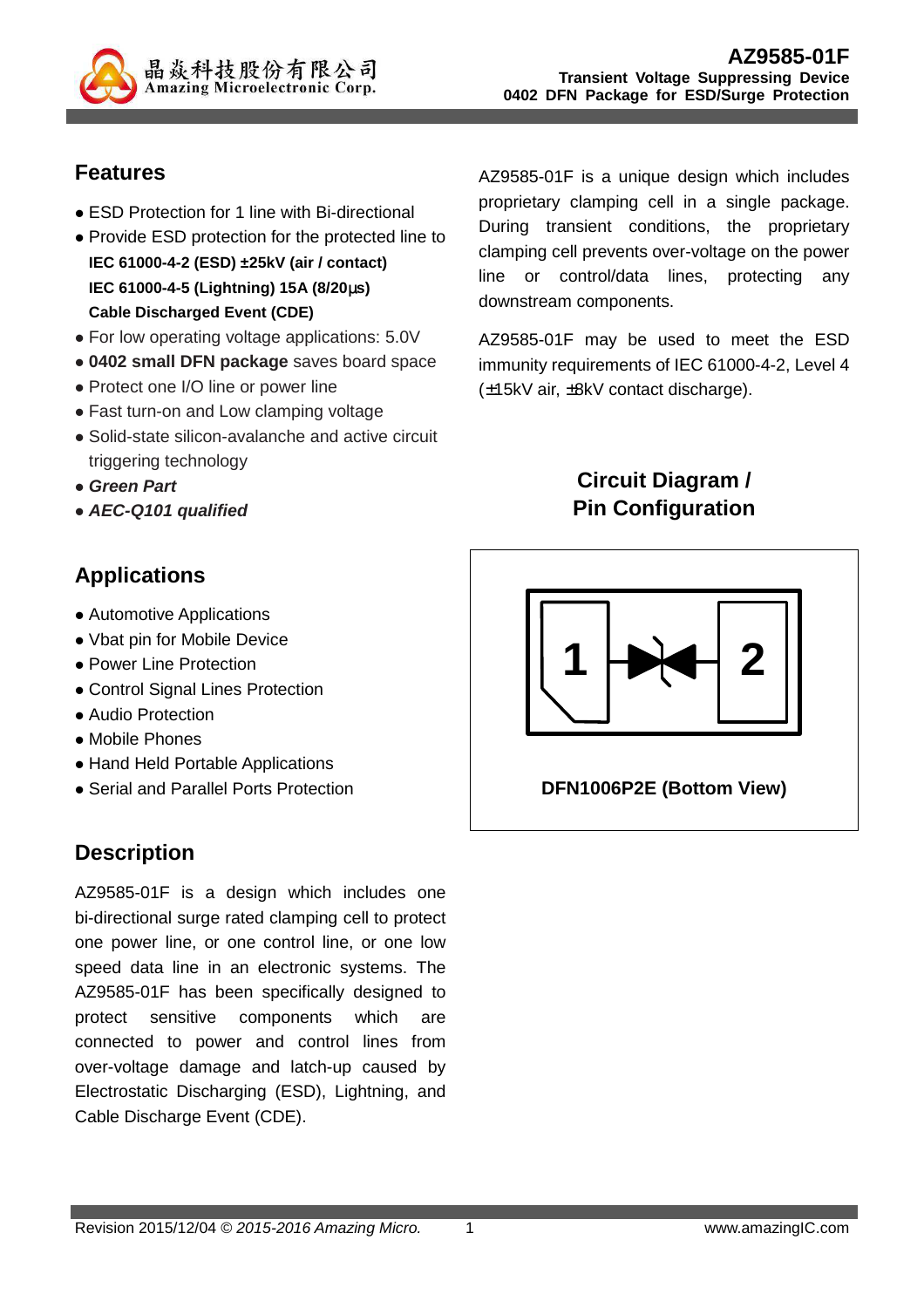

#### **SPECIFICATIONS**

| <b>ABSOLUTE MAXIMUM RATINGS</b>         |                            |                 |              |  |
|-----------------------------------------|----------------------------|-----------------|--------------|--|
| <b>PARAMETER</b>                        | <b>SYMBOL</b>              | <b>RATING</b>   | <b>UNITS</b> |  |
| Peak Pulse Current ( $tp = 8/20\mu s$ ) | Ipp                        | 15              | A            |  |
| <b>Operating Supply Voltage</b>         | $V_{DC}$                   | $\pm$ 5.5       |              |  |
| ESD per IEC 61000-4-2 (Air)             |                            | ±25             | kV           |  |
| ESD per IEC 61000-4-2 (Contact)         | V <sub>ESD</sub><br>±25    |                 |              |  |
| <b>Lead Soldering Temperature</b>       | ${\sf T}_{\sf SOL}$        | 260 (10 sec.)   | $\rm ^{o}C$  |  |
| <b>Operating Temperature</b>            | $\mathsf{T}_{\mathsf{OP}}$ | $-55$ to $+125$ | $\rm ^{o}C$  |  |
| Storage Temperature                     | ${\sf T}_{\sf STO}$        | $-55$ to $+150$ | $\rm ^{o}C$  |  |

| <b>ELECTRICAL CHARACTERISTICS</b>               |                   |                                                                             |             |            |            |              |
|-------------------------------------------------|-------------------|-----------------------------------------------------------------------------|-------------|------------|------------|--------------|
| <b>PARAMETER</b>                                | <b>SYMBOL</b>     | <b>CONDITIONS</b>                                                           | <b>MINI</b> | <b>TYP</b> | <b>MAX</b> | <b>UNITS</b> |
| <b>Reverse Stand-Off</b>                        | $V_{RWM}$         | $T = 25^{\circ}C$ .                                                         | $-5.0$      |            | 5.0        | $\vee$       |
| Voltage<br>Reverse Leakage                      |                   |                                                                             |             |            |            |              |
| Current                                         | $I_{\text{Leak}}$ | $V_{RWM} = \pm 5V$ , T = 25 °C.                                             |             |            | 1          | μA           |
| Reverse Breakdown                               | $V_{BV}$          | $I_{\text{BV}} = 1 \text{mA}$ , T = 25 °C.                                  | 6.0         |            | 9.0        | V            |
| Voltage                                         |                   |                                                                             |             |            |            |              |
| <b>Surge Clamping</b><br>Voltage                | $V_{CL-surge}$    | $I_{PP} = 5A$ , tp = 8/20 $\mu$ s, T = 25 °C.                               |             | 6.0        |            | V            |
| <b>ESD Clamping</b><br>Voltage (Note 1)         | $\rm V_{clamp}$   | IEC 61000-4-2 +8kV ( $I_{TLP}$ =<br>16A), Contact mode, $T = 25^{\circ}C$ . |             | 6.5        |            | V            |
| <b>ESD Dynamic</b><br><b>Turn-on Resistance</b> | $R_{dynamic}$     | IEC 61000-4-2 0 $\sim$ +8kV,<br>Contact mode, $T = 25^{\circ}C$ .           |             | 0.06       |            | Ω            |
| <b>Channel Input</b><br>Capacitance             | $C_{\text{IN}}$   | $V_R = 0V$ , f = 1MHz, T = 25 °C.                                           |             | 28         | 35         | рF           |

Note 1: ESD Clamping Voltage was measured by Transmission Line Pulsing (TLP) System.

TLP conditions:  $Z_0 = 50\Omega$ ,  $t_p = 100$ ns,  $t_r = 1$ ns.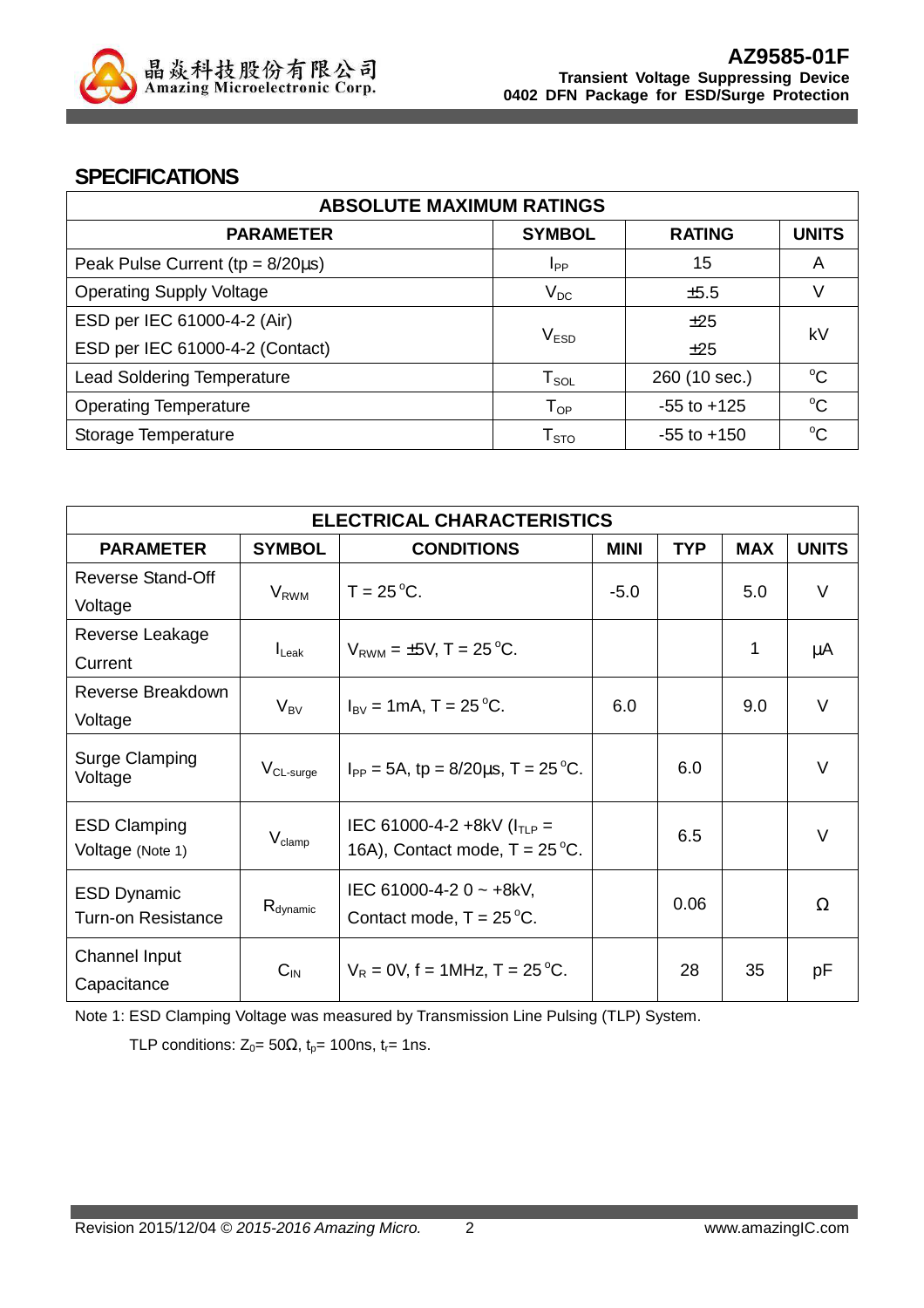

## **Typical Characteristics**





Typical Variation of C<sub>IN</sub> vs. V<sub>IN</sub>

![](_page_2_Figure_6.jpeg)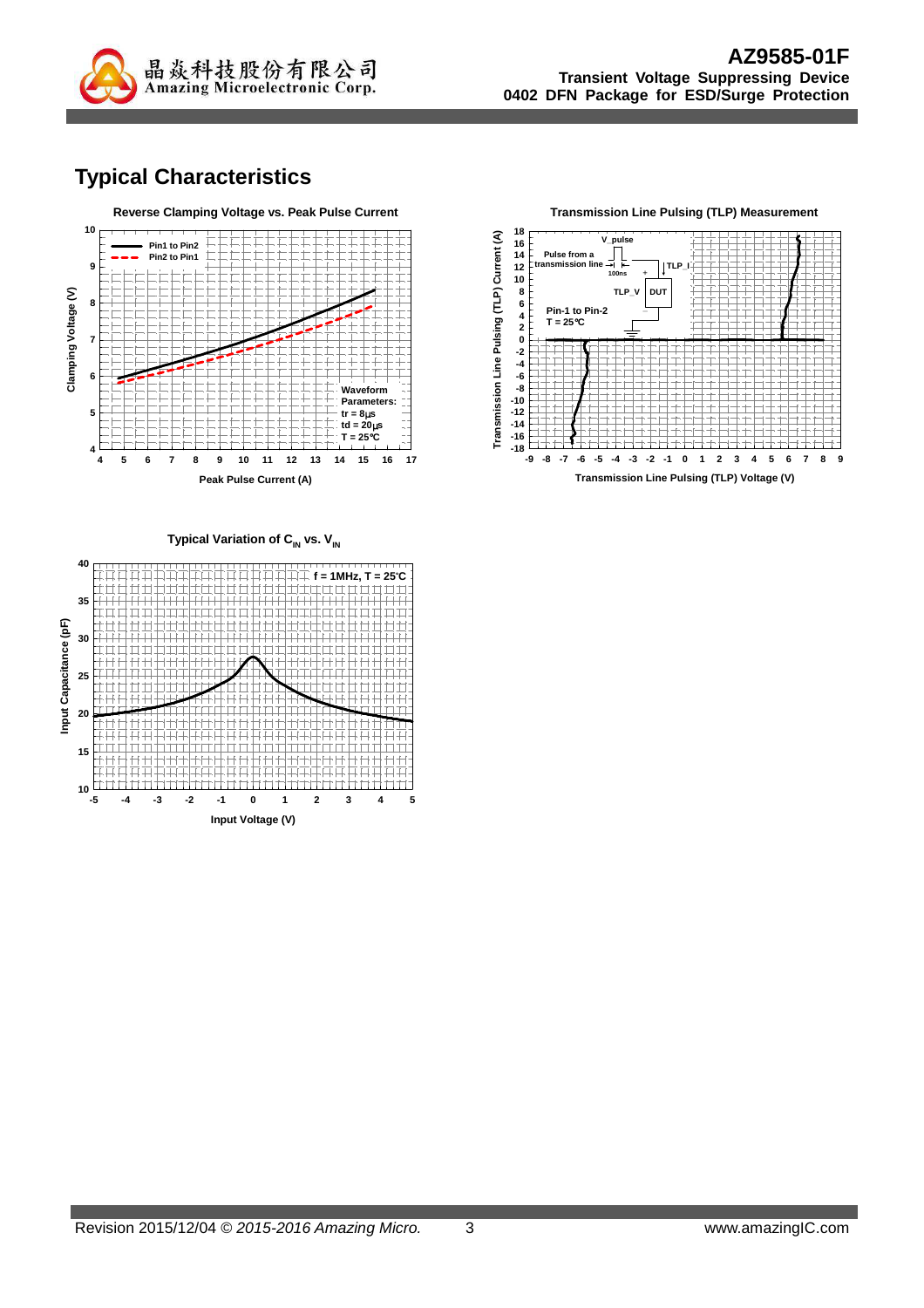![](_page_3_Picture_0.jpeg)

## **Applications Information**

The AZ9585-01F is designed to protect one line against System ESD/Surge pulses by clamping them to an acceptable reference. It provides bi-directional protection.

The usage of the AZ9585-01F is shown in Fig. 1. Protected line, such as data line, control line, or power line, is connected at pin 1. The pin 2 is connected to a ground plane on the board. In order to minimize parasitic inductance in the board traces, all path lengths connected to the pins of AZ9585-01F should be kept as short as possible.

In order to obtain enough suppression of ESD induced transient, good circuit board is critical. Thus, the following guidelines are recommended:

- Minimize the path length between the protected lines and the AZ9585-01F.
- Place the AZ9585-01F near the input terminals or connectors to restrict transient coupling.
- The ESD current return path to ground should be kept as short as possible.
- Use ground planes whenever possible.
- NEVER route critical signals near board edges and near the lines which the ESD transient easily injects to.

![](_page_3_Figure_11.jpeg)

**Fig. 1 ESD protection scheme by using AZ9585-01F.**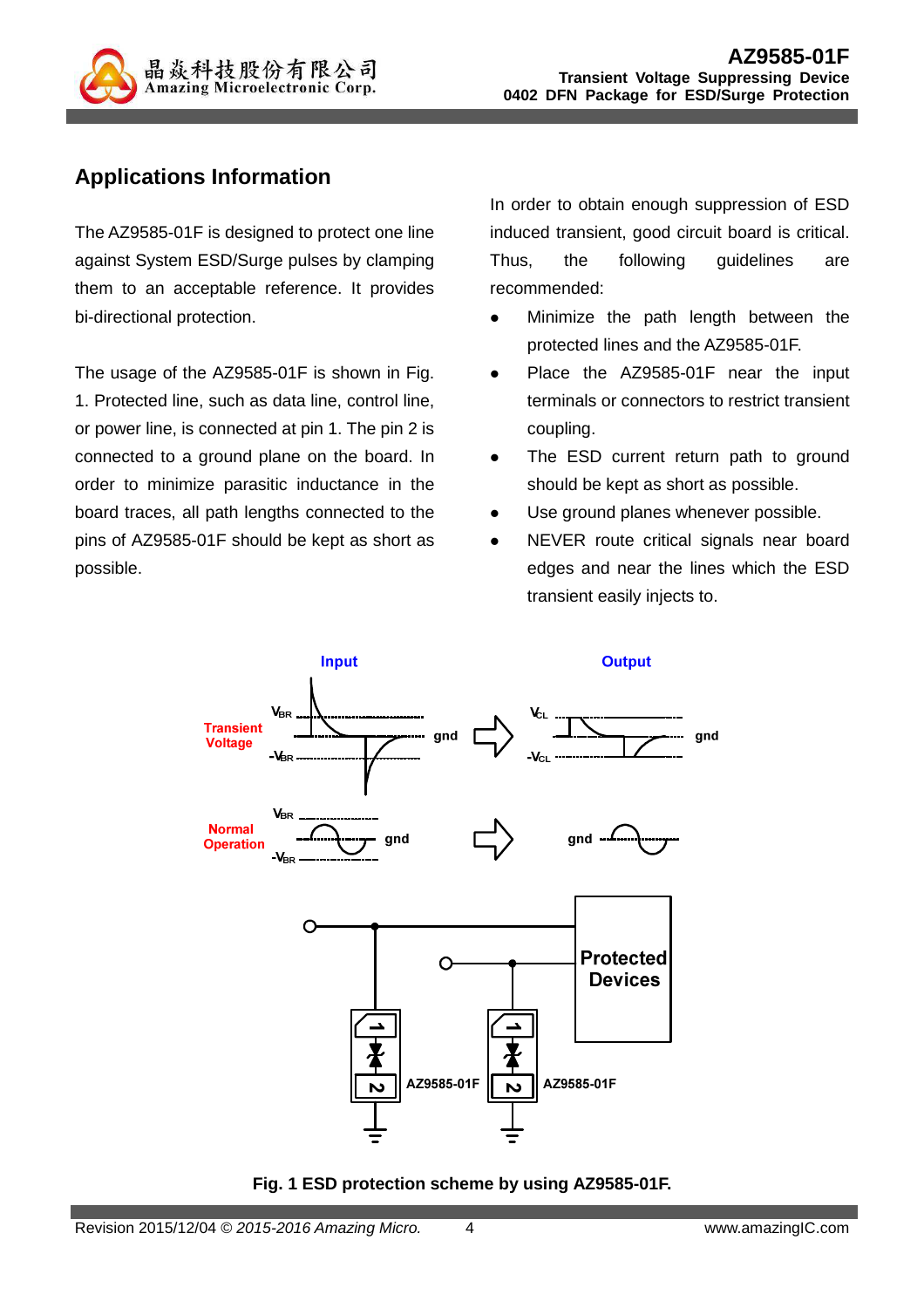![](_page_4_Picture_0.jpeg)

#### **Mechanical Details**

![](_page_4_Figure_3.jpeg)

![](_page_4_Figure_4.jpeg)

| <b>Symbol</b> |      | <b>Millimeters</b> | <b>Inches</b> |       |
|---------------|------|--------------------|---------------|-------|
|               | min  | max                | min           | max   |
| A             | 0.95 | 1.05               | 0.037         | 0.041 |
| в             | 0.55 | 0.65               | 0.022         | 0.026 |
| C             | 0.45 | 0.60               | 0.018         | 0.024 |
| D             |      | 0.45 BSC           | 0.018 BSC     |       |
| Е             | 0.20 | 0.30               | 0.008         | 0.012 |
| F             | 0.45 | 0.55               | 0.018         | 0.022 |

![](_page_4_Figure_6.jpeg)

#### **(Unit: mm)**

This LAND LAYOUT is for reference purposes only. Please consult your manufacturing partners to ensure your company's PCB design guidelines are met.

## **MARKING CODE**

![](_page_4_Figure_10.jpeg)

**Top View**

| <b>Part Number</b>         | <b>Marking Code</b> |
|----------------------------|---------------------|
| AZ9585-01F<br>(Green Part) |                     |

Note : Green means Pb-free, RoHS, and Halogen free compliant.